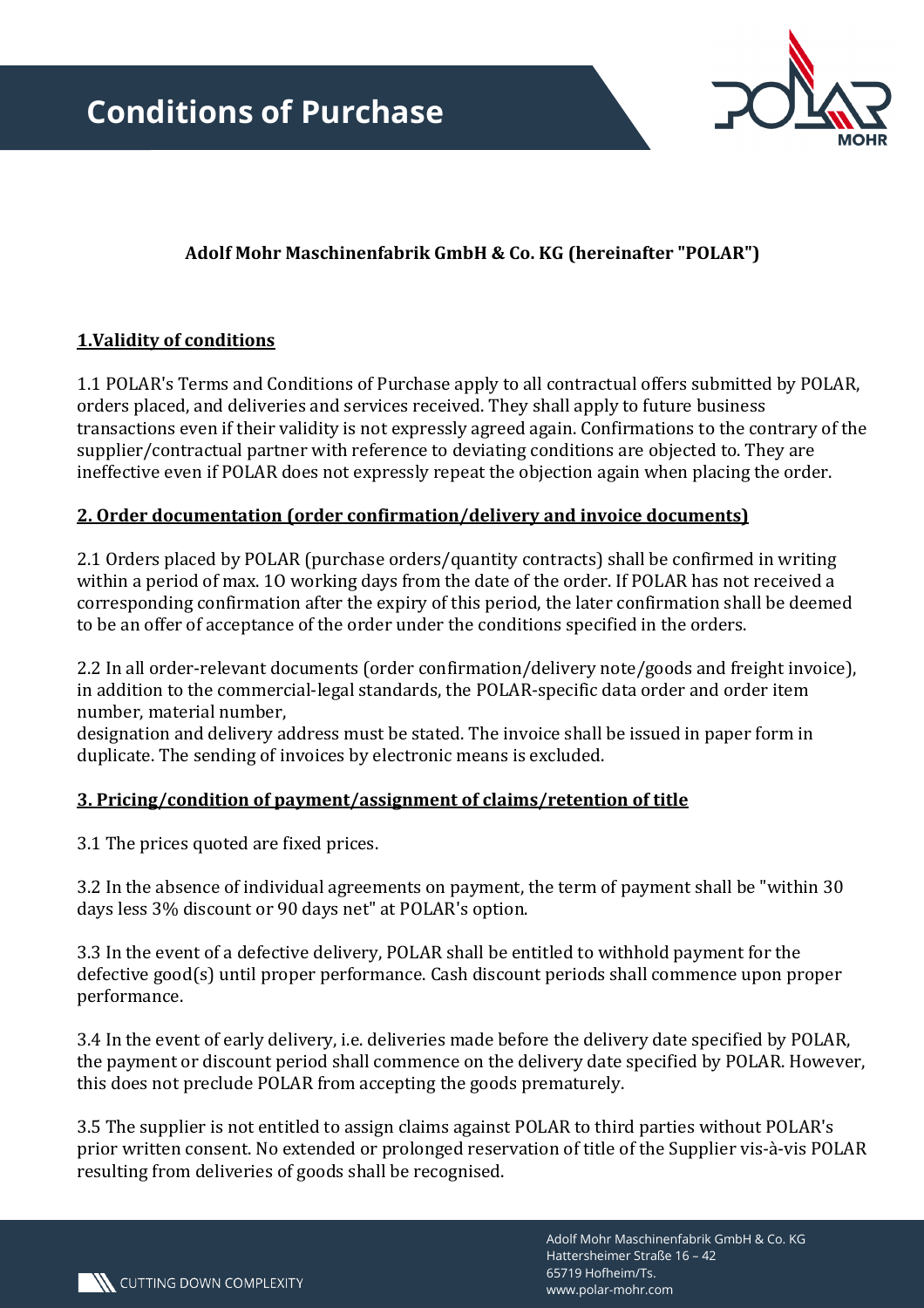

# **4. Delivery date/delay in delivery**

4.1 The delivery dates stated in the order(s) are determined according to the calendar. A delay in delivery thus arises immediately upon expiry of these deadlines without a reminder and setting of a grace period. POLAR is entitled at any time to claim damages in accordance with the statutory provisions (BGB Sections 280 et seq.). Polar expressly states that the claim for damages made, caused by loss of production, loss of sales and/or profit, may be disproportionate to the value of the goods owed.

# **5. Warranty**

5.1 The supplier/subcontractor guarantees defect-free delivery items in accordance with the statutory provisions for a period of 24 calendar months.

# **6. Liability**

6.1 Notwithstanding the contractual obligation(s) of the supplier or the claims of POLAR in the course of the warranty, the supplier shall be liable worldwide for personal injury and property damage, insofar as these were caused by defects of the delivered goods, in accordance with the respective valid, country-specific legal regulations.

#### **7. Shipping and packaging instructions**

7.1 The delivery of the product(s) shall be made to POLAR's delivery address stated in the order. The goods are to be carefully protected from transport or handling damage; if necessary, agreed packaging regulations are to be complied with. The supplier/subcontractor shall be liable for damage resulting from inadequate packaging protection.

7.2 POLAR is hereby exempted from the mandatory freight forwarders' insurance pursuant to clause 21 of the ADSp (German Freight Forwarders' Standard Terms and Conditions).

#### **8. Quality and documentation**

8.1 For deliveries to POLAR, the supplier/subcontractor shall comply with the recognised technical standard ("state of the art"), the respective safety regulations applicable to the goods and in particular the technical data and specifications stipulated with the order. POLAR's special quality requirements are taken into account here. The supplier shall regularly monitor the quality of the goods and document this. The documentation shall be made available to POLAR at any time upon request.

#### **9. Tool and model equipment**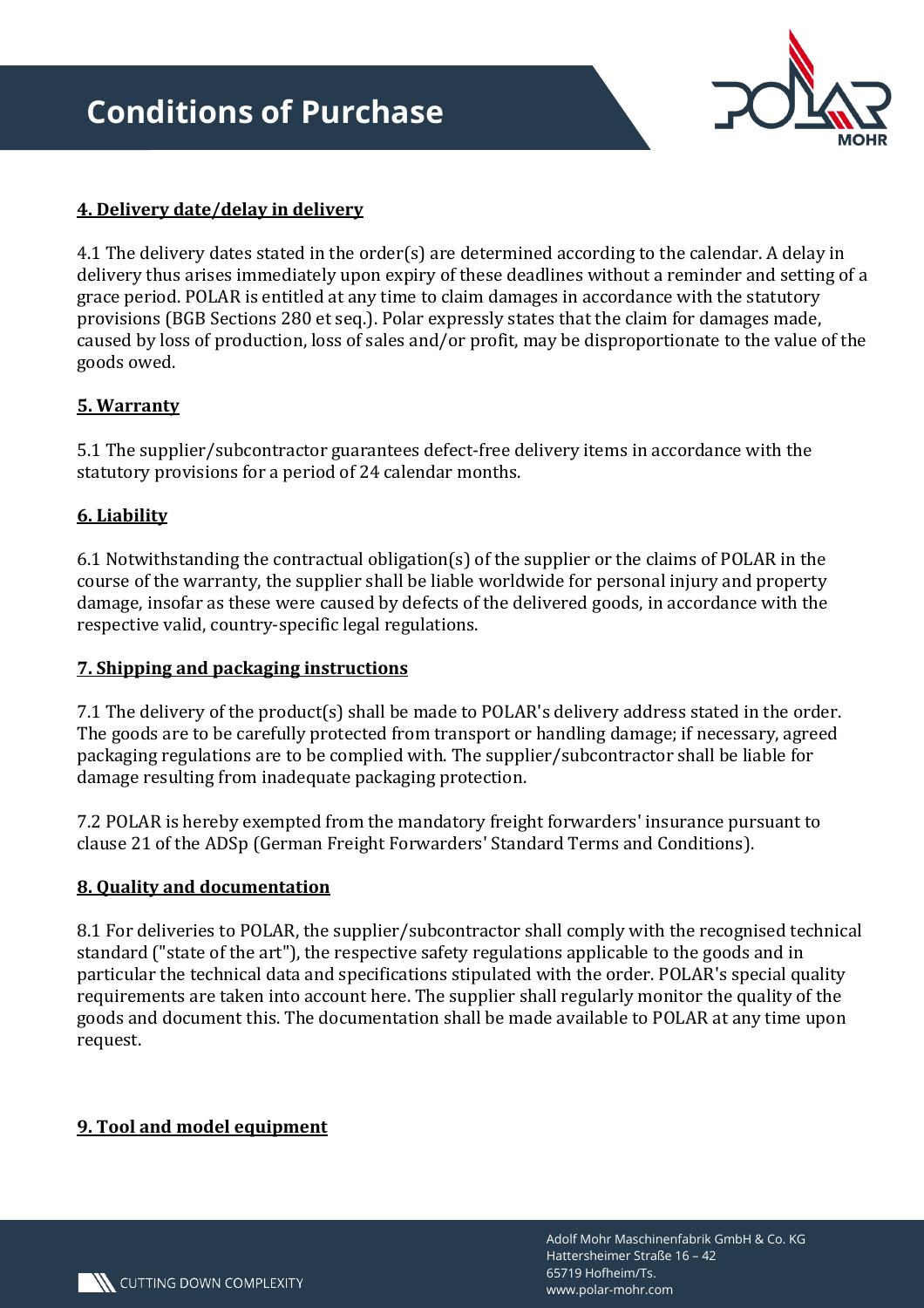# **Conditions of Purchase**



9.1 If there are no individual contractual agreements, the following shall apply: Tool and model equipment for the manufacture of POLAR-specific products are the property of POLAR. The equipment shall be marked accordingly. POLAR shall provide the subcontractor with such equipment(s) on loan for the performance of its contractual service(s). POLAR's right of ownership shall remain unaffected by the subcontractor's ownership and use. POLAR is entitled at any time to demand the return of the usable and functional tool or model equipment. The deadline for issuance is 10 working days.

# **10. Electrical data exchange (e-commerce)**

10.1 Orders which are transmitted on the basis of electronic data exchange shall also be valid without a legally binding signature by POLAR.

# **11. External workers**

11.1 External workers employed on the POLAR premises must comply with the applicable accident prevention regulations (UVV), existing official regulations and safety measures, as well as the POLAR-specific operating and work guidelines.

The "Occupational Health and Safety Regulations for External Companies" must be complied with. The contents of this company-specific provision can be found on the POLAR homepage. Work outside the working hours applicable at POLAR requires the written approval of the relevant specialist department(s) or their superordinate offices. The commissioned supplier shall be liable for accidents and any resulting claims for damages.

#### **12. Note for the delivery of chemicals**

12.1 The supplier shall ensure that it complies with the REACH obligations pursuant to Article 33 of the REACH Regulation EC No 1907/2006 for deliveries of its products to POLAR without being requested to do so.

12.2 The supplier shall ensure that it complies, without request, with the obligations to import and use five persistent, bioaccumulative and toxic (PBT) chemicals under the Toxic Substances Control Act (TSCA) Section 6(h) regulations of the U.S. Environmental Protection Agency (EPA) for deliveries of its products to POLAR.